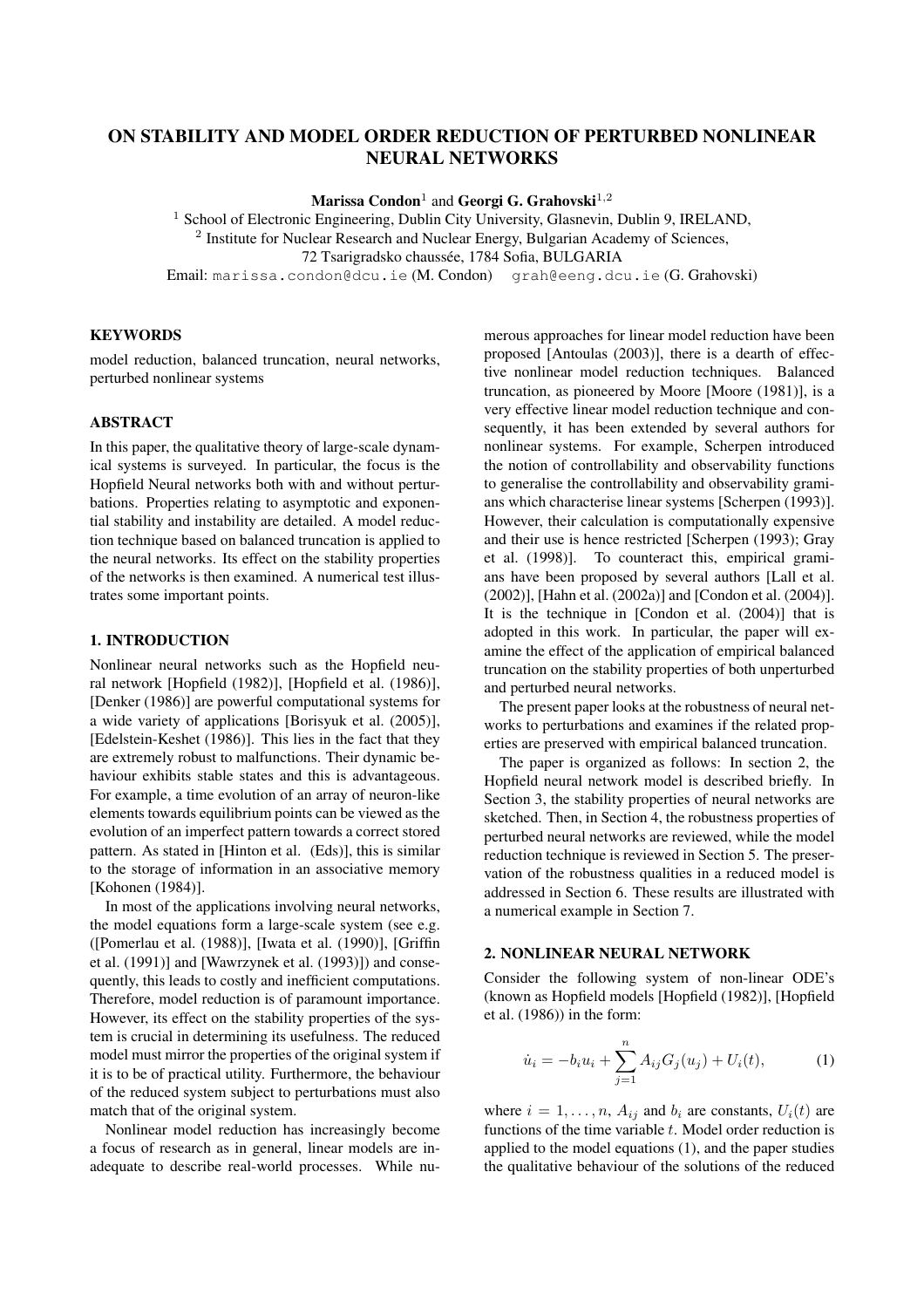

Figure 1: Hopfield neural network model

perturbed model (see eqn.(17) below) near equilibrium points (the positions where  $\dot{u}_i = 0$ ,  $i = 1, \ldots, n$ ). By setting the external inputs  $U_i(t)$ ,  $i = 1, \ldots, n$ , equal to zero,  $u^* = [u_1, \dots, u_n]^T \in \mathbb{R}^n$  is defined to be an equilibrium for eqn. (1). The locations of such equilibria in  $\mathbb{R}^n$  are determined by the interconnection pattern of the neural network (i.e., by the parameters  $A_{ij}$ ;  $i, j = 1, \ldots, n$  ) as well as by the parameters  $b_i$ , and the nature of the nonlinearities  $G_i(\cdot)$ ,  $i = 1, \ldots, n$ .

It is frequently assumed also, that

$$
G_i(u_i) = a_i \arctan(\lambda_i u_i), \tag{2}
$$

for some  $a_i > 0$  and  $\lambda_i > 0$ .

In neural network applications, usually the input currents  $I_i(t)$  are held constant over a time interval of interest, so it is customary to define an equilibrium as a point  $u^* \in \mathbb{R}^n$  having the following property:

$$
-b_i u_i^* + \sum_{j=1}^n A_{ij} G_j(u_j^*) + c_i = 0,
$$
 (3)

where  $c_i$ ,  $i = 1, \ldots, n$  are time-independent constants, not necessarily equal to zero. Note that in this case, the locations of such equilibria in  $\mathbb{R}^n$  are determined by the interconnection pattern of the neural network (i.e., by the parameters  $A_{ij}$ ;  $i, j = 1, ..., N$ ), by the parameters  $b_i$ , the nature of the nonlinearities  $G_i(\cdot)$ , and the constant inputs  $c_i$ ,  $i = 1, \ldots, N$ .

In this study of the stability properties of such models, it will be assumed also that a given equilibrium point  $u^*$  is an isolated equilibrium point for eqn. 1, i.e., there exists an  $r > 0$  such that in the neighbourhood  $B(u^*, r) = \{(u(t) - u^*) \in \mathbb{R}^n : |u(t) - u^*| < r\}$  no equilibrium for eqn. 1, other than  $u = u^*$ , exists. It is shown in [Mitchel et al. (1989)], [Li et al. (1986)] that this assumption is a reasonable one for the case of the systems considered herein. When analyzing the stability properties of a given equilibrium point, it is possible to assume, without loss of generality, that this equilibrium is located at the origin of  $\mathbb{R}^n$ . By appropriate coordinate transformation, one can always map the equilibrium point  $u^*$  into the origin.

It is often convenient to view a system in the form of (1) as an interconnection of  $N$  free subsystems (or isolated subsystems) described by equations of the form:

$$
\dot{p}_i = -b_i p_i + A_{ii} G_i(p_i^*) + U_i(t), \tag{4}
$$

where  $i = 1, \ldots, n$ . From this viewpoint, the terms

$$
g_i(x_1, \dots, x_n) = \sum_{\substack{j=1 \ j \neq i}}^n A_{ij} G_j(x_j^*), \tag{5}
$$

make up the interconnecting structure of the system in (3).

### 3. STABILITY OF NONLINEAR NEURAL NET-WORKS

### 3.1 Stability of Free Subsystems

Prior to describing the stability properties of the entire neural network, one will consider a brief sketch of the stability results concerning the individual free subsystems, described by eqn. (4).

Below, there is a sketch of the basic results on the various stability properties of the equilibrium  $p_i = 0$  of the the model equations (4) for the case of vanishing external inputs  $U_i(t) = 0$ . The precise  $\epsilon - \delta$  definitions of such concepts can be found, e.g., in [Miller et al. (1982)].

For any  $p_{i0}$ , sufficiently close to  $p_i = 0$ , if the solutions  $\phi_i(t, t_0, p_{i0})$  of (4) with zero external inputs, remain close enough to the equilibrium  $p_i = 0$ , then the equilibrium  $p_i = 0$  of (4) will be *stable* for  $U_i(t) = 0$ ,  $i = 1, ..., n$ .

If  $p_i = 0$  is not stable, then it is said to be *unstable*.

If  $p_i = 0$  is stable and if, in addition,  $|\phi_i(t, t_0, p_{i0})|$ tends to zero as  $t \to \infty$  whenever  $p_i \in \mathcal{D}_i$ , where  $\mathcal{D}_i$  is a subset of R containing the origin  $p_i = 0$ , then  $p_i = 0$ is said to be *asymptotically stable* and  $\mathcal{D}_i$  is called the *domain of attraction* for  $p_i = 0$ . If  $\mathcal{D}_i \equiv \mathbb{R}$ , then  $p_i = 0$ is said to be *globally asymptotically stable*.

If  $p_i = 0$  is asymptotically stable and if, in addition,  $|\phi_i(t, t_0, p_{i0})|$  tends to zero exponentially, then  $p_i = 0$  is said to be *exponentially stable*.

The *direct method of Lyapunov* enables the stability properties of the origin  $p_i = 0$  for (4) to be determined without the actual determination of the solutions  $\phi_i(t, t_0, p_{i0})$ . In this method, continuously differentiable scalar-valued functions,  $v_i(p_i)$ , called Lyapunov functions, are employed. If a positive definite function  $v_i(p_i)$  can be found such that the rate of change of  $v_i(p_i)$ with respect to time along the solutions of (4),denoted  $Dv_i(p_i)$ , is negative semi-definite, then the equilibrium  $p_i$  for (4) will be stable. If a positive definite  $v_i(p_i)$  can be found such that  $Dv_i(p_i)$  is negative definite, then the equilibrium  $p_i = 0$  will be asymptotically stable. If, in addition, both  $v_i(p_i)$  and  $Dv_i(p_i)$  are quadratic forms, then  $p_i = 0$  will be exponentially stable. A more precise and complete treatment of Lyapunov's direct method is given in [Miller et al. (1982)].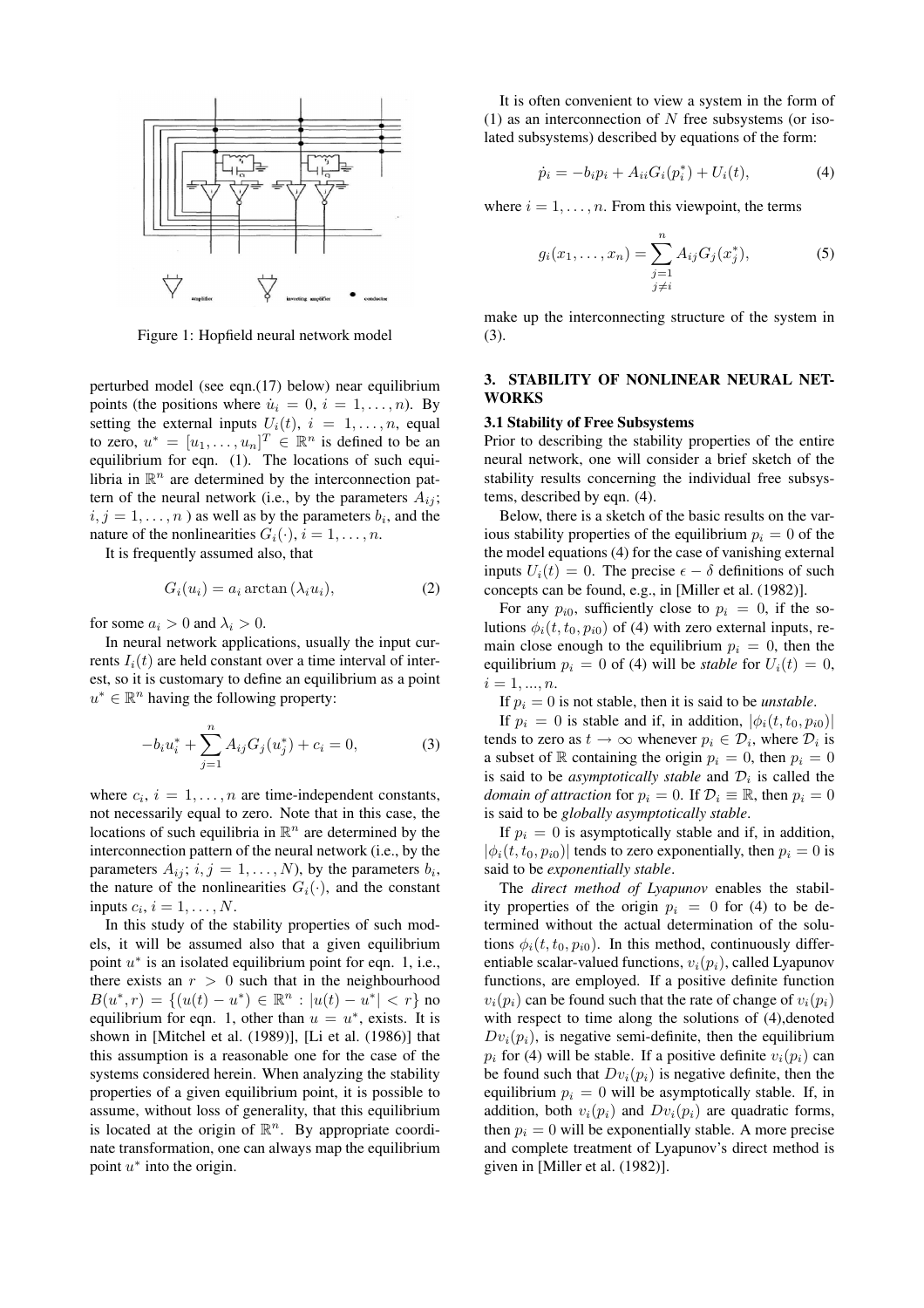#### 3.2 Stability of Neural Networks

The equilibrium  $u = 0$  of the neural network (1) is exponentially stable if: 1) for the system (1) all the external inputs are zero:  $U_i(t) \equiv 0, \quad i = 1, \ldots, n; 2$  the interconnections satisfy the estimate:  $u_i A_{ij} G_j(u_j) \leq$  $|u_i|a_{ij}|u_j|$ , for all  $|u_i| < r_i$ ,  $|u_j| < r_j$  and  $i, j = j$  $1, \ldots, n$ , where  $a_{ij}$  are real constants;

3) there exists a vector  $\alpha \in \mathbb{R}^N_+$  (i.e.  $\alpha^T =$  $(\alpha_1, \ldots, \alpha_N)$  and  $\alpha_i > 0$ ,  $i = 1, \ldots, n$ ) such that the test matrix  $S = [s_{ij}]$ 

$$
s_{ij} = \begin{cases} \alpha_i(-b_i + a_{ii}) & i = j \\ \frac{1}{2}(\alpha_i a_{ij} + \alpha_j a_{ji}) & i \neq j \end{cases}
$$
 (6)

is negative definite.

The Lyapunov function of the neural network (1)  $v(\mathbf{u}) = \frac{1}{2}$ punov function of the heural hetwork (1)<br> $\sum_{i=1}^{n} \alpha_i u_i^2$  is considered as a weighted sum of the Lyapunov functions of the free subsystems with  $U_i(t) \equiv 0$ ). The weighting factor  $\alpha > 0$  is chosen so as to emphasize the qualitative properties of the individual subsystems.

Finally, it should be noted that the parameters  $A_{ij}$  need not form a symmetric matrix for the definitions of stability given previously to hold.

To conclude, the books by [Miller et al. (1982)], [Mitchel et al. (1977)] give a more detailed survey on stability analysis.

### 4. NONLINEAR NETWORKS WITH PERTURBA-**TIONS**

Consider the perturbed version of the Hopfield model (1)

$$
\dot{u}_i = -\tilde{b}_i u_i + \sum_{j=1}^n \tilde{A}_{ij} \tilde{G}_j(u_j) + U_i(t),
$$
 (7)

where  $\tilde{b}_i = b_i + \Delta b_i$ ,  $\tilde{A}_{ij} = A_{ij} + \Delta \tilde{A}_{ij}$  (note, that  $\Delta \tilde{A}_{ij}$  does not need to be a symmetric) and  $\tilde{G}_j(u_j) =$  $G_j(u_j) + \Delta \tilde{G}_j(u_j) \; (\Delta \tilde{G}_j(u_j) \in C^2[\mathbb{R}, (-1,1)]), 1 \leq$  $i\leq n.$ 

The system (1) is said to be *robust*, if for every asymptotically stable equilibrium  $u_e$  of (1), and for every  $\varepsilon > 0$ , there is a  $\delta > 0$ , such that for any perturbed system (7), as long as

$$
\max\left\{|\Delta b_i|, |\Delta A_{ij}|, |\Delta G_j(u_e)|, |\Delta G_j'(u_e)|, |U_i|\right\} < \delta
$$

where

$$
\Delta G_j'(u_j) = \frac{d(\Delta G_j)(u_j)}{du_j},
$$

there is an *asymptotically stable* equilibrium  $\tilde{u}_e$ , of system (7), such that  $|u_e - \tilde{u}_e| < \varepsilon$ .

To summarise, robustness means that the system (1) is not overly sensitive to small perturbations. This is very important from a practical viewpoint as robustness ensures that small errors encountered in practical implementations of associative memories will not affect in an adverse manner the accuracy of the desired stored memories. Robustness ensures that the locations of the desired asymptotically stable equilibria, which are used as memories in the neural networks, are not affected adversely by small perturbations.

The equilibrium  $u_e$  of the system (7) is *exponentially stable* iff [Wang et al. (1994)]: 1)  $u_e$  is an equilibrium point of both (7) and (1); 2) the matrix  $-\mathbf{b} + \mathbf{A}\mathbf{G}'$  is Hurwitz stable; 3)

$$
\max\left\{|\Delta b_i|_{\infty}, |\Delta A_{ij}|_{\infty}, |\Delta A_{ij}|_{1}, |\Delta G_j'(u_e)|_{\infty}, \right\} < K_0,
$$

where  $\frac{1}{K_0} = 2|\mathbf{P}|_{\infty}(1 + |\mathbf{A}|_{\infty} + |\mathbf{G}'|_{\infty})$ , and  $\mathbf{P} = \mathbf{P}^T$ is a positive definite symmetric matrix, determined by  $\mathbf{PA} + \mathbf{A}^T \mathbf{P} = -\mathbf{E}$ , where  $\mathbf{E} \in \mathbb{R}^{n \times n}$  is the identity matrix,  $\mathbf{A} = [A_{ij}]_{i,j=1}^n$ ,  $\mathbf{b} = \text{diag}(b_1, \dots, b_n)$ , and where

$$
\mathbf{G}'(u) = \left(\frac{dG_1(u_1)}{du_1}, \dots, \frac{dG_n(u_n)}{du_n}\right)^T
$$

.

Note that  $K_0$  is a positive number, that is determined by system (1) and is independent of the system perturbations. It is an admissible bound for robust stability.

The equilibrium  $\tilde{u}_e$  of the system (7) is *exponentially stable* iff [Wang et al. (1994)]: 1) the matrix  $-b + AG'$ is Hurwitz stable; 2)

$$
\max\left\{|\Delta b_i|_{\infty}, |\Delta A_{ij}|_{\infty}, |\Delta A_{ij}|_1, |\Delta G_j'(u_e)|_{\infty}, \right\} < K,
$$

where  $\frac{1}{K} = 4|\mathbf{P}|_{\infty}(1 + |\mathbf{G}|_{1} + |\mathbf{A}|_{\infty})$ , where again  $\mathbf{P} = \mathbf{P}^T$  is a positive definite symmetric matrix, determined by  $\mathbf{PA} + \mathbf{A}^T \mathbf{P} = -\mathbf{E}, (\mathbf{E} \in \mathbb{R}^{n \times n})$  is the identity matrix),  $|\mathbf{G}|_1 = \sup_{|x-x_{\epsilon}|_{\infty} < \epsilon} |\mathbf{G}'|_{\infty}$ ,  $|\tilde{u}_{\epsilon} - u_{\epsilon}| <$ min  $(\epsilon, 1/(4|\mathbf{G}|_2|\mathbf{A}|_\infty|\mathbf{P}|_\infty))$ ,  $\mathbf{A} = [A_{ij}]_{i,j=1}^n$  is a  $n \times n$ - matrix, and  $\mathbf{b} = \text{diag}(b_1, \ldots, b_n)$ .

Note that in the definitions given above, it is supposed that there exists an equilibrium of the perturbed system (7) that remains close to the corresponding equilibrium of the unperturbed system (1) for  $t > 0$ . For small perturbations, these assumptions hold true [Mitchel et al. (1989)], [Mitchel et al. (1977)]. [Wang et al. (1994)] give a detailed study of the stability conditions relating to perturbed neural networks.

In specific applications involving adaptive schemes for learning algorithms in neural networks, the interconnection patterns (and external inputs) are changed to yield an evolution of different sets of desired asymptotically stable equilibrium points with appropriate domains of attraction. One can derive a series of conditions, that can be used as constraints to guarantee that the desired equilibria always have the desired stability properties [Mitchel et all., 1989].

## 5. MODEL REDUCTION OF NONLINEAR SYSTEMS: EMPIRICAL GRAMIANS AND BAL-ANCED TRUNCATION

Let us consider nonlinear systems of the most general form:

$$
\dot{\mathbf{x}}(t) = \mathbf{f}(t, \mathbf{x}(t)) + \mathbf{B}(t)\mathbf{u}(t) \quad (8)
$$
  

$$
\mathbf{y}(t) = \mathbf{h}(t, \mathbf{x}(t))
$$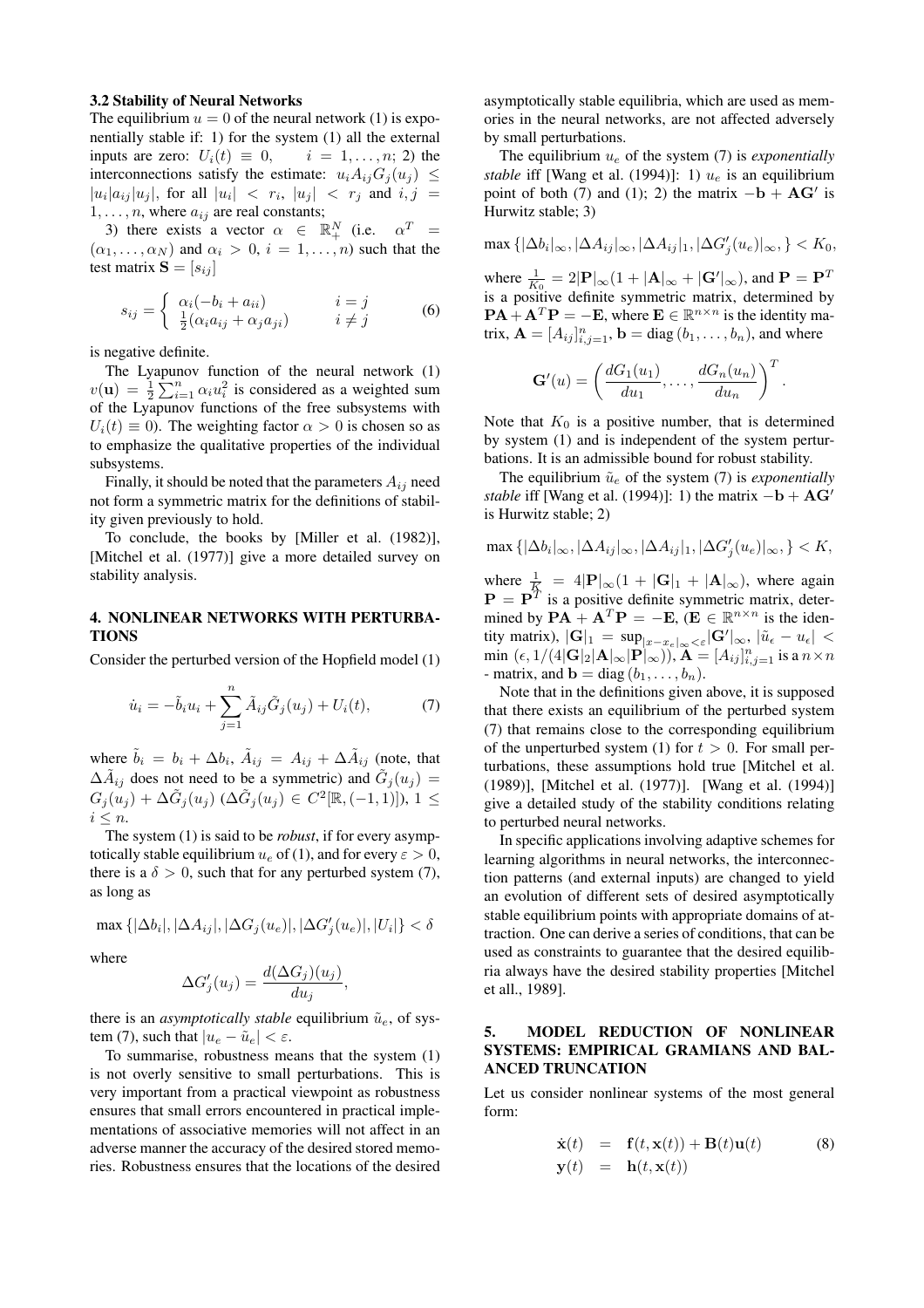where  $f: \mathbb{R}^n \to \mathbb{R}^n$  and  $h: \mathbb{R}^n \to \mathbb{R}^q$  are non-linear functions and the function  $\mathbf{u}(t) \in \mathbb{R}^n$  is regarded as an input signal to the system (8) and the function  $y(t) \in \mathbb{R}^q$ is an output signal. In this case,  $f(t, x(t))$  is called a dynamical term (or drift term) and  $B(t)u(t)$  is called a source term (or diffusion term).

The unperturbed Hopfield network model (1) corresponds to (8) if the components of  $f(t, x(t))$  are given by

$$
f_i(t, \mathbf{x}(t)) = -b_i x_i + \sum_{j=1}^n A_{ij} G_j(x_j)
$$

and the source term in (8) is given by the external input  $U(t)$ . In a similar manner, one can identify the different terms in the perturbed Hopfield model (7).

Suppose that the equilibrium point is reached when  $u(t) = 0$ . Consider the vicinity of an isolated asymptotically stable equilibrium point (steady–state solution) which is supposed to be a constant solution and is chosen for simplicity at  $x = 0$ , i.e.  $f(t, 0) \equiv 0$ . It is also assumed that the system does not leave the region of attraction of this equilibrium point when the input is applied for the initial data used. If the system exhibits multiple steady–state solutions, then the analysis may be applied separately in the vicinity of each solution provided that extra care is taken to ensure that the system does not leave the region of attraction of the corresponding (asymptotically stable) equilibrium point.

Let also  $\mathbf{x}^{ilm}(t)$  be the solution of (8) with  $\mathbf{u} \equiv 0$ :

$$
\dot{\mathbf{x}}(t) = \mathbf{f}(t, \mathbf{x}(t)), \qquad \mathbf{x}^{ilm}(0) = c_m T_l e_i. \tag{9}
$$

It is assumed that the initial condition in (9) does not take the system outside the region of attraction of the equilibrium point  $x = 0$ . Then the 'state-space average' of the 'nonlinear' fundamental solution may be defined as:

$$
\langle \Theta(t) \rangle = \frac{1}{rs} \sum_{m=1}^{s} \sum_{l=1}^{r} \sum_{i=1}^{n} \frac{1}{c_m} x^{ilm}(t) e_i^T T_l^T \qquad (10)
$$

where  $\mathbf{M} \equiv \{c_1, c_2, \dots, c_s\}$  is the set of s positive constants,  $\mathbf{T}^n \equiv \{T_1, T_2, \ldots, T_r\}$  – is the set of r orthogonal  $n \times n$  matrices and  $\mathbf{E}^n \equiv \{e_1, e_2, \dots, e_n\}$  is the set of standard unit vectors in  $\mathbb{R}^n$ . So for the system in (8), the *nonlinear* controllability gramian is defined as:

$$
P = \int_0^\infty \langle \Theta(-\tau) \rangle^{-1} B(-\tau) B^T(-\tau) \langle \Theta(-\tau) \rangle^{-1} d\tau
$$
\n(11)

where  $\langle \Theta(t) \rangle$  is as described in (10) and the *nonlinear* observability gramian is defined as [Condon et al. (2004)]:

$$
Q = \int_0^\infty z^T(\tau)z(\tau)d\tau,
$$
  
\n
$$
z(t) = \frac{1}{rs} \sum_{i,l,m} \frac{1}{c_m} y^{ilm}(t)e_i^T T_l^T
$$
\n(12)

 $y^{ilm}(t)$  is the output which corresponds to an initial state  $x^{ilm}(0) = c_m T_l e_i$  and a zero source term.

Let  $T$  be the matrix that transforms both  $P$  and  $Q$  into diagonal form  $S$  as follows:

$$
TPT^* = S, \quad (T^{-1})^*QT^{-1} = S, \quad (TPQT^{-1} = S^2)
$$

The states of the system are then ordered according to decreasing values of the diagonal entries in S. Once balanced, a Galerkin projection  $\Pi = [I, 0]$ , where  $\Pi$  is  $k \times n$ projection matrix and I is  $k \times k$  unit matrix, is then employed to project the transformed system onto the states corresponding to the  $k$  largest singular values (i.e. the  $k$  largest values of the diagonal matrix  $S$  where  $k$  is the desired dimension of the reduced-order model).

The final reduced nonlinear model that corresponds to (8) takes the form:

$$
\dot{\mathbf{z}}(t) = \Pi T \mathbf{f}(t, T^{-1} \Pi^* \mathbf{z}(t)) + \Pi T \mathbf{B}(t) \mathbf{u}(t)
$$
  

$$
\mathbf{y}(t) = \mathbf{h}(t, T^{-1} \Pi^* \mathbf{z}(t))
$$
(13)

## 6. PERTURBED NONLINEAR NETWORKS AND MODEL REDUCTIONS

The model reduction technique of Section 5 will now be applied to the perturbed neural networks.

#### 6.1 The case of free subsystems

In the case of vanishing  $U_i(t)$ , the reduced nonlinear model that corresponds to (4) is given by

$$
\dot{z}_i = -\bar{b}_i z_i + \bar{A}_{ii}\bar{G}_i(\bar{p}_i),\tag{14}
$$

or in vector form

$$
\dot{\mathbf{z}}_i = -\bar{\mathbf{B}}\mathbf{z} + \bar{\mathbf{A}}\bar{\mathbf{G}}(\bar{\mathbf{p}}). \tag{15}
$$

where  $\bar{\mathbf{B}} = \vec{B} \mathbb{E}, \vec{B} = (\bar{b}_1, \dots, \bar{b}_n)^T$  (here, again  $\mathbb{E}$  is the  $n \times n$  unit matrix) and the reduced model parameters are expressed through the initial ones as follows:

$$
\bar{\mathbf{A}} = \Pi T \tilde{\mathbf{A}} T^{-1} \Pi^*, \qquad \mathbf{z} = \Pi T \mathbf{p} \qquad (16)
$$

$$
\bar{\mathbf{B}} = \Pi T \tilde{\mathbf{B}} T^{-1} \Pi^*, \qquad \bar{\mathbf{G}} = \Pi T \tilde{\mathbf{G}}.
$$

Here,  $\Pi$  is  $k \times n$  Galerkin projection matrix and T is the transformation matrix that casts both the gramians (11) and (12) into diagonal form (cf. Section 5).

If it is possible to force the solutions  $\phi_i(t, t_0, p_{i0}, \varepsilon)$  of (4) with  $U_i(t = 0)$ ,  $i = 1, ..., n$  to remain as close as desired to the stable equilibrium  $p_i = 0$  for all  $t > t_0 > 0$ 0, by choosing  $p_{i0}$  to be sufficiently close to  $p_i = 0$ , then it will be possible to force the solutions  $\bar{\phi}_i(t, t_0, p_{i0}) =$  $\Pi T \tilde{\phi}_i(t, t_0, p_{i0})$  of (15) to remain as close as desired the same stable equilibrium point for all  $t > t_0 > 0$ . So the equilibrium  $p_i = 0$  of (4) with zero external inputs, will be *also* a stable equilibrium point for (14). The proof can be done in a similar manner to those in [Condon et al. (2008)].

Analogously, if  $p_i = 0$  is an unstable equilibrium point for eqn. (4) with zero external inputs, then it it will be unstable equilibrium point for eqn. (14) as well.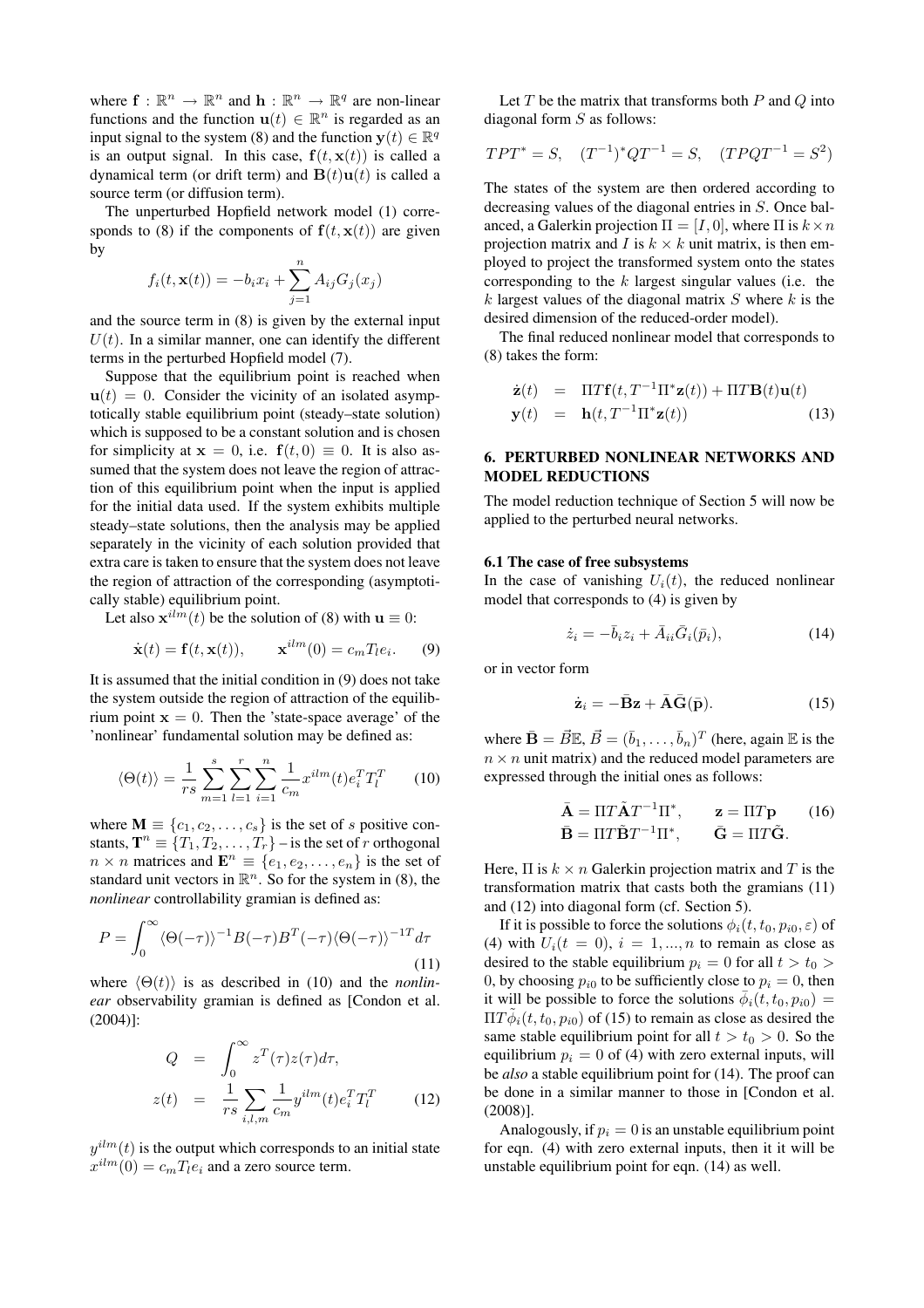Finally, if  $p_i = 0$  is exponentially stable for eqn. (4) with zero external inputs, then it it will be exponentially stable equilibrium point for eqn. (14) as well.

The proofs are in a similar manner as in [Condon et al. (2008)].

## 6.2 The case of neural networks

Now let us consider the case of *interconnected systems (neural networks)*.

Applying again model order reduction (as it is outlined in Section 5), we get a reduced nonlinear model, that corresponds to (7) in the form

$$
\dot{z}_i = -\bar{b}_i z_i + \sum_{j=1}^n \bar{A}_{ij} \bar{G}_j(\bar{p}_j) + \bar{U}_i(t). \tag{17}
$$

or in vector form

$$
\dot{\mathbf{z}}_i = -\bar{\mathbf{B}}\mathbf{z} + \bar{\mathbf{A}}\bar{\mathbf{G}}(\bar{\mathbf{p}}) + \bar{\mathbf{U}}(t), \tag{18}
$$

and the reduced model parameters are expressed through the initial ones (using the Galerkin projection matrix Π and the transformation matrix  $T$ ) as follows:

$$
\bar{\mathbf{A}} = \Pi T \tilde{\mathbf{A}} T^{-1} \Pi^* \qquad \bar{\mathbf{U}} = \Pi T \tilde{\mathbf{U}}, \qquad (19)
$$

$$
\bar{\mathbf{B}} = \Pi T \tilde{\mathbf{B}} T^{-1} \Pi^*, \qquad \bar{\mathbf{G}} = \Pi T \tilde{\mathbf{G}}.
$$

If the equilibrium point  $p = 0$  for eqn. (7) is asymptotically stable in the case of zero external input  $U_i(t) = 0$ , then it is asymptotically stable equilibrium point for eqn. (17) as well.

Indeed, if there exist constants  $\sigma_{i1} > 0$  and  $\sigma_{i2} > 0$ for some  $\tilde{r}_i > 0$ , such that  $\sigma_{i1} p_i^2 < p_i G_i(p_i) < \sigma_{i2} p_i^2$ ,  $|p_i| < r_i$ , then one can find constants  $\tilde{\sigma}_{i1} > 0$  and  $\tilde{\sigma}_{i2} > 0$ 0, such that:

$$
\tilde{\sigma}_{i1} z_i^2 < z_i \tilde{G}_i(z_i) < \tilde{\sigma}_{i2} p_i^2, \qquad |z_i| < \tilde{r}_i. \tag{20}
$$

If the interconnections for eqn. (4) satisfy the estimate:  $u_i A_{ij} G_j(x_j) \le |u_i| a_{ij} |u_j|$ , for all  $|u_i| < r_i$ ,  $|u_j| < r_j$ and  $i, j = 1, \ldots, n$ , where  $a_{ij}$  are real constants, then the interconnections for eqn. (17) will satisfy the estimate:  $z_i\tilde{A}_{ij}\tilde{G}_j(z_j) \leq |z_i|\tilde{a}_{ij}|z_j|$ , for all  $|z_i| < \tilde{r}_i$ ,  $|z_j| < \tilde{r}_j$ and  $i, j = 1, \ldots, n$ , where  $\tilde{a}_{ij}$  are suitably chosen real constants. Secondly, if the test matrix  $S = [s_{ij}]$  for eqn. (4) is negative definite, then the test matrix  $\tilde{\mathbf{S}} = [s_{ij}]$  for eqn. (17) will be negatively definite as well.

Detailed proofs for the stability results of neural networks can be found in [Mitchel et al. (1989)] and for the effect of model reduction on the stability of the Hopfield type network models – in [Condon et al. (2008)].

Summarizing, if  $\mathbf{u} = 0$  is an exponentially stable equilibrium of the perturbed neural network (7), then it is an exponentially stable equilibrium of the reduced neural network (18), for the case when all the external inputs are zero:  $U_i(t) \equiv 0, i = 1, \ldots, n$ .



Figure 2: Phase portrait for the unperturbed Hopfield neural network model

### 7. EXAMPLE

For illustration of some of the stability results given above, we will take a specific test case, taken from [Hopfield (1984); Mitchel et al. (1989)]. For this case

$$
A = \begin{pmatrix} 0 & 1 \\ 1 & 0 \end{pmatrix}, \quad g_i(x_i) = \frac{2}{\pi} \arctan\left(\frac{\lambda \pi}{2} x_i\right),
$$

where  $\lambda = 1.4$ . Choosing the specific values of  $b_1$  and  $b_2$  to be  $b_1 = b_2 = 1.1$ , the model equation (1) takes the form:

$$
\dot{u}_1 = -1.1u_1 + g_2(u_2) + U_1(t)
$$
  
\n
$$
\dot{u}_2 = -1.1u_2 + g_1(u_1) + U_2(t).
$$
\n(21)

In the case of zero input  $U_1(t) = U_2(t) = 0$ we have three equilibrium points for eqn. (21):  $(-0.454, -0.454), (0, 0)$  and  $(0.454, 0.454)$  (as it is plotted in Fig.2).

By using the direct Lyapunov methods, one can prove that the equilibrium point  $(0, 0)$  is not globally asymptotically stable. The precise proof can be found in [Mitchel et al. (1977)] and [Mitchel et al. (1989)].

The translated nonlinearities  $G_i(w_i)$ ,  $i = 1, 2$  for the equilibrium points  $(\pm 0.454, \pm 0.454)$  are given by:

$$
G_i(w_i) = \frac{2}{\pi} \arctan\left(\frac{\lambda \pi}{2}(w_i \pm 0.454)\right)
$$
  
+ 
$$
\frac{2}{\pi} \arctan\left(\frac{\lambda \pi}{2}(\mp 0.454)\right)
$$
 (22)

.

In this case, we have  $0 < G_i(w_i)/w_i < \sigma_{i2}, \sigma_{i2} < b$  = 1.1, when  $|w_i| < 0.454$  and the test matrix S takes the form  $(1.1)$  $\mathbf{r}$ 

$$
S = \left(\begin{array}{cc} \frac{1.1}{\sigma_{i2}} & -1\\ -1 & \frac{1.1}{\sigma_{i2}} \end{array}\right)
$$

Since all successive principal minors of S are positive, the equilibrium points  $(\pm 0.454, \pm 0.454)$  are asymptotically stable.

Consider the perturbed system, that corresponds to (21) in the form:

$$
\dot{u}_1 = -1.1u_1 + (1 + \epsilon)g_2(u_2) + U_1(t)
$$
  
\n
$$
\dot{u}_2 = -1.1u_2 + (1 + \epsilon)g_1(u_1) + U_2(t),
$$
\n(23)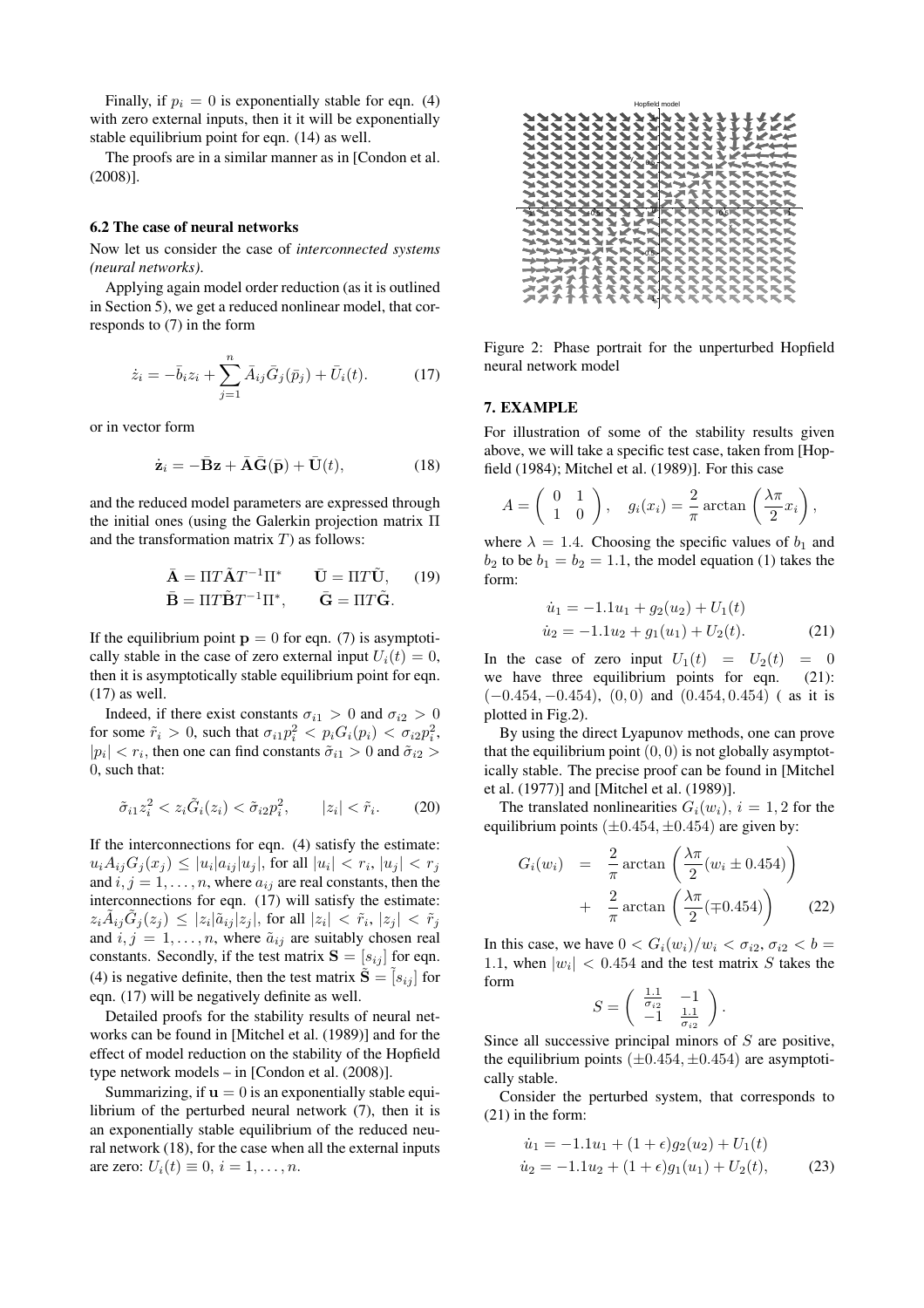where  $\epsilon$  is a perturbation parameter.

Eqn. (23) can be linearised by using a Taylor series expansion of arctanx about the origin:  $\arctan x =$  $x - \frac{x^3}{3} + o(x^4)$ . For sufficiently small  $\epsilon$ , one of the eigenvalues of the linearised system is positive while the other is negative and hence the origin is a saddle point for both the perturbed and unperturbed systems. For the other equilibrium points when small perturbations are applied, the equilibrium points remain asymptotically stable.

In general, however, as shown in [Wang et al. (1994)], the perturbed neural network system may not have the same asymptotically stable points as the unperturbed system.

For large scale systems, when empirical balanced truncation is applied, the same conclusions can be made.

## 8. CONCLUSIONS

The paper has examined the stability properties of largescale dynamical systems. In particular, it has focussed on nonlinear neural networks with perturbations. For this type of system, the properties of both the individual neurons and the interconnecting structure are employed to determine results for the system. The paper proceeds to ascertain the effect of model reduction technique on the resultant robustness of the equilibrium points of the system.

Further publications will explore the effect of model order reduction on the stability properties of perturbed nonlinear neural networks with feedback.

### Acknowledgments

The authors wish to acknowledge the financial support of Science Foundation Ireland for this research.

#### **REFERENCES**

- A. C. Antoulas, *Approximation of Large-Scale Dynamical Systems* (Advances in Design and Control Series), SIAM, Philadelphia (2003).
- Borisyuk A., Friedman A., Ermentrout B. and TermanD., *Tutorials in Mathematical Biosciences I: Mathematical Neuroscience*, Lecture Notes in Mathematics 1860, Springer-Verlag, Berlin, 2005.
- Condon M. and Ivanov, R. Nonlinear systems-algebraic gramians and model reduction. *J. Nonl. Sci.* 2004, Vol.14, 2004, pp 405-414.
- M. Condon, G. G. Grahovski, Stability and Model Order Reductions of Nonlinear Systems with Applications to Neural Networks I: Hopfiel Type Models, Preprint 2008.
- John S. Denker, Ed., *Neural Nemorks for Computing*, American Institute of Physics Conf. 151, Snowbird, UT, 1986.
- Leah Edelstein-Keshet, *Mathematical Models in Biology*, Classics in Applied Mathematics 46, SIAM, Philadelphia, 2005.
- Gray WS, Scherpen JMA. Hankel Operators and Gramians for Nonlinear Systems. *Proceedings of the 37th IEEE Conference on Decision and Control (CDC'98)*, Tampa, Fl, USA 1998, pp. 1416-1421.
- M. Griffin, G. Tahara, K. Knorpp, R. Pinkham, and B. Riley, An 11- million transistor neural network execution engine, in *ISSCC91, Dig. Tech. Papers, Feb. 1991, pp. 180–181*.
- Lj. T. Grujic, A. A. Martynyuk, and M. Ribbens-Pavella, *Stability of Large-Scale Systems Under Structural and Singular Perturbuiions*, Nauka Dumka, Kiev, USSR, 1984.
- Hahn J, Edgar TF. An Improved Method for Nonlinear Model Reduction Using Balancing of Empirical Gramians. *Computers and Chemical Engineering* 2002; Vol. 26(10), pp. 1379-1397.
- G. E. Hinton and J. A. Anderson, Eds., *Parallel Models of Associative Memory*, Erlbaum, 1981.
- J. J. Hopfield *Neural Networks and Physical Systems with Emergent Collective Computational Abilities*, Proc. NatL Acad. Sci. USA 79 (1982), 2554–2558.
- J. J. Hopfield, *Neurons with graded response have collective computationa properties like those of two-state neurons*, Proc. Nat. Acad. Sci. USA 81 (1984), 3088-3092.
- J. J. Hopfield and D. W. Tank, Computing with neural circuits: A model, *Science,* vol. 233, pp. 625-633, 1986.
- A. Iwata, Y. Yoshida, S. Matsuda, Y. Sato, and N. Suzumura, An artificial neural network accelerator using general purpose 24 bits floating point digital signal processors, in *Int. Joint Conf. Neural Networks, 1990, vol. II, pp. 43–46*.
- T. Kohonen, *Self-Organization and Associative Memory*, New York: Springer-Verlag, 1984.
- Lall S, Marsden JE, Glavaski S. A subspace approach to balanced truncation for model reduction of nonlinear control systems. *International Journal of Robust and Nonlinear Control* 2002; Vol. 12, pp. 519-535.
- J.-H. Li, A. N. Michel, and W. Porod, Qualitative analysis and synthesis of a class of neural networks, *ZEEE Trans. Circuits Syst., 533-541, 1986.*
- R. K. Miller and A. N. Michel, *Ordinary Differential Equations*, New York: Academic, 1982.
- A. N. Michel and R. K. Miller, *Qualitative Analysis of Large Scale Dynamical Systems*, New York: Academic, 1977.
- A. N. Michel, J. A. Farrell, W. Porod, Qualitative Analysis of Neural Networks, *IEEE Trans. Circ. Sys, Vol. 36, No. 2, (1989), 229–243*.
- Moore B. Principal Component analysis in linear systems: Controllability, Observability and model reduction. *IEEE Trans. on Automatic Control* 1981; AC-26(1).
- Phillips JR. Projection-based approaches for model reduction of weakly nonlinear, time-varying systems, *IEEE Transactions on computer-aided design of integrated circuits and systems* 2003, Vol. 22, No. 2.